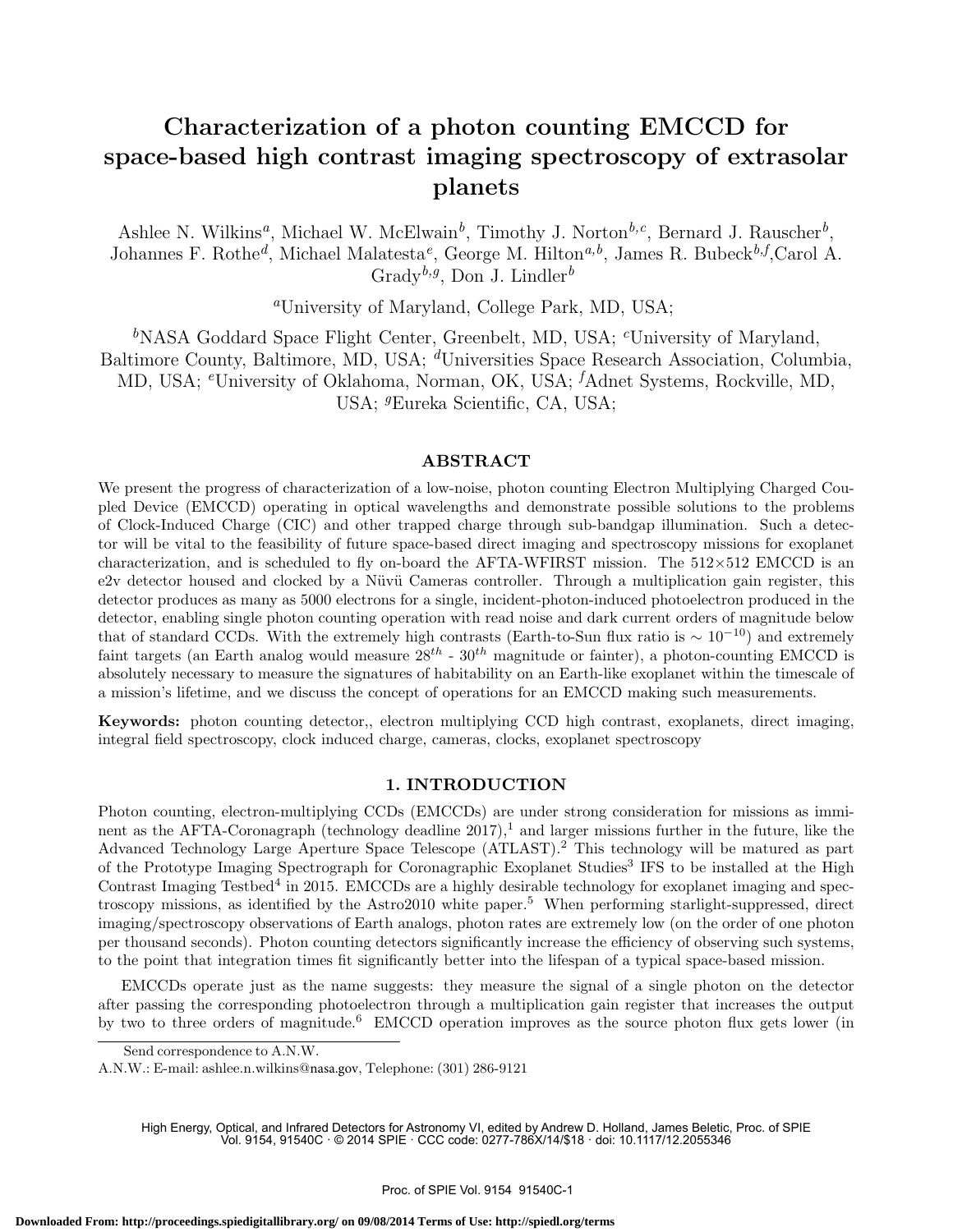| Detector            |                                                          |  |  |  |
|---------------------|----------------------------------------------------------|--|--|--|
| Company             | e2v                                                      |  |  |  |
| Model               | CCD97                                                    |  |  |  |
| Area                | $512 \times 512$ pixels                                  |  |  |  |
| Pixel Size          | $16 \times 16 \ \mu m$                                   |  |  |  |
| Spectral Range      | $250 - 1100$ nm                                          |  |  |  |
| EM pixel well depth | $800 \text{ ke}^{-1}$                                    |  |  |  |
| Camera Housing      |                                                          |  |  |  |
| Company             | Nüvü                                                     |  |  |  |
| Model               | Hnü 512 with low fringing                                |  |  |  |
| EM Gain             | $1 - 5000$                                               |  |  |  |
| Pixel Readout Rate  | 0.1, 1, or 3.33 MHz (Conventional, Horizontal/Serial)    |  |  |  |
|                     | 0.1, 1, or 3.33 MHz (Conventional, Vertical/Parallel)    |  |  |  |
|                     | $1, 5, 10, or 20 MHz$ (EM, Horizontal)                   |  |  |  |
|                     | $0.2, 1, 2, \text{ or } 3.33 \text{ MHz (EM, Vertical)}$ |  |  |  |

Table 1: EMCCD specifications

direct contrast to standard CCD operation), approaching the photon noise limit. Exposure (single frame) times are very short in photon counting mode due to the overlapping probability densities of recording more than one photon on a given pixel. Photon counting operation via thresholding requires each pixel to report signal in binary: pixel values are simply zero or one. As the rate of incoming photons increases – or the frame rate of reading the detector decreases – the probability of receiving more than one photon in a given pixel increases. The information is lost, and thus the accuracy is decreased, in this situations known as 'pulse pile-up' or 'coincidence losses', the detector does not distinguish between single-photon events and multi-photon events.

The gain register renders read noise irrelevant, but it amplifies image-layer noise not usually of concern in standard CCD operation, known as clock-induced-charge (CIC). The major limitations of EMCCDs include both CIC and dark current,<sup>7</sup> which, similarly, becomes more relevant at low photon rates. Further, what is generally measured and called CIC, is likely a combination of actual image-layer CIC and "CIC" generated within the EM gain register.<sup>8</sup> Over the last decade, as the role for EMCCDs in astronomy has become more apparent and imminent, efforts to reduce the CIC (at least from the image area) have increased.<sup>7,9–11</sup> The lowest combined dark current and CIC background noise floor is claimed by the Canadian company, Nüvü Cameras, with their HNü camera system housing e2v EMCCDs.<sup>12–14</sup> The specifications for the e2v detector housed and clocked by a Nüvü camera are in Table 1.

The lower that background noise floor, the more efficient an observing strategy can be adopted, as less time can be spent to achieve the same signal-to-noise, which we describe in detail and quantify in §2. This will be especially important in upcoming planet-finding direct imaging missions. The work described in what follows supports this premise by first verifying the claims of significant improvement in both CIC and dark current in the Nüvü system  $(\S 3)$ , and then seeking to improve the operations even further by applying sub-bandgap illumination to the detector. This method is an effort to mitigate the image-layer CIC by significantly shorten the lifetime of populated traps without producing unwanted signal within the dynamic range of the detector  $(§4).$ 

#### 2. EXOPLANET SCIENCE WITH A PHOTON COUNTING DETECTOR

Photon counting detectors become vitally important in low-flux imaging, when conventional CCDs are limited by read noise, and longer exposures are ruled out by dark or sky background noise. The idea of EMCCDs is to overcome the read noise by multiplying the photoelectrically produced electron before digitization. However, this multiplication step introduces new noise sources, and the detector concept of operations changes considerably compared to a conventional CCD. The randomness of the amplification process causes a spread in the output signal that makes it impossible to clearly distinguish individual few-photon events from one another. This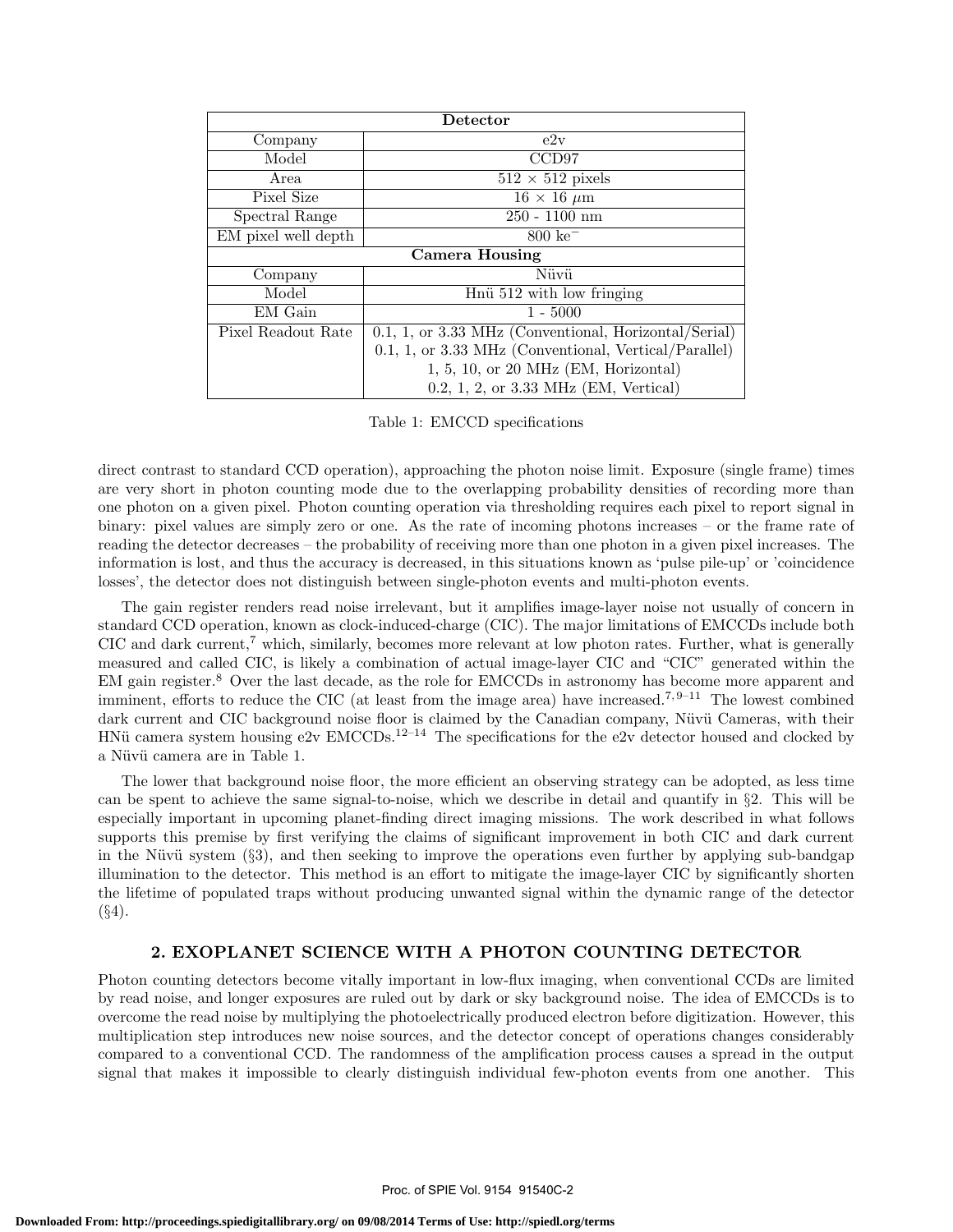

Figure 1: Models of SNR comparisons in the different operating modes of an EMCCD. Left: Comparison of SNR relative to the SNR of a noise-free (Poisson-limited) photon counting device. Modeled is a 536-EM-stage EMCCD with a full well of 800,000 electrons, read noise of 3 electrons, a dark current of 0.0001 electrons/pixel/s and CIC of 0.0007 events/pixel/frame, operated at 1 fps, resembling the device characterized experimentally in § 3. In analog and PC mode, the EM gain is set to 1000. We use a  $5\sigma_{read}$  threshold in PC mode. Right: SNR in each spectral channel after one hour of integration at various exposure times on a target of  $4.4 \cdot 10^{-4}$  photons pix<sup>-1</sup>  $s^{-1}$  (estimate for AFTA observation of a Jupiter-like planet at 5 AU separation from a sun-like star at 10 pc). Coronagraphic starlight suppression is assumed to be  $10^{-9}$  and thus yields a background contribution equal to the planet flux. In conventional mode, read noise dominates and thus long integration times are preferred. The vertical line at 1000 s denotes a typical integration time for cosmic ray rejection, but this limit depends on the radiation environment. Analog mode behaves the same (up to saturation), but the impact of read noise is lowered by the EM gain. In PC mode, the optimal exposure time is governed by dark current (plus background light) becoming comparable to the CIC noise floor. The device parameters are the same as in the figure at left.

disadvantage of the so-called "analog mode<sup>12"</sup>, can be represented as an Excessive Noise Factor ( $ENF<sup>15</sup>$ ) that disadvantage of the so-called "analog mode<sup>---"</sup>, can be represented as an Excessive Noise ractor (ENF<sup>--\*</sup>) that reaches a value of 2 for high gains and effectively reduces the signal-to-noise ratio (SNR) by a factor of In order to overcome this limitation, EMCCDs can be operated in Photon Counting (PC) mode. Here, the frame rate is raised so that the arrival of two photons in the same frame and pixel is unlikely for the expected fluxes. Then, a threshold is introduced to transform pixel values into one bit of information: noise only or photon(s) arrived. Data acquisition in this mode entails the rapid accumulation and co-addition of a sequence of binary frames. The threshold is canonically set to five times the standard deviation ( $5\sigma$ ) of the read noise, though we intend to investigate this parameter more carefully in the future. The threshold avoids significant false counts, while the large majority of electron events can be amplified above it with realistic gains. At all gain settings the probability distribution for the amplification of a single electron extends to zero additional output electrons. Thus, there is a non-vanishing chance of a photon signal staying below the  $5\sigma$  threshold. The electron multiplication (EM) gain must be set to more than 50 times the read noise in order to count 90% of the incoming photons.<sup>12</sup> This follows directly from the statistics of the amplification process.

While the technique of thresholding eliminates the ENF and enables photon counting, SNR deteriorates at high fluxes due to coincidence losses. Additionally, the problem of clock-induced charge (CIC) emerges from the noise floor. CIC are spurious electrons generated in the readout process, and thus proportional to frame rate for fixed integration time. In conventional CCDs the CIC is present but negligible compared to read noise and therefore eludes detection. The high-voltage clocking in the EM register as well as the high frame rate make CIC the limiting factor for EMCCD sensitivity at low signal, whether at high framing<sup>13, 16</sup> or at long exposures.<sup>13</sup>

The dynamic range of a conventional CCD is given by the ratio of full well depth to readout noise. In analog, the EMCCD is still limited by read noise and saturation, but now the read noise does not get amplified while the signal does, and it is the full well in the EM multiplication stages that limits the output signal, long before the image region pixels saturate. Therefore, both the effective read noise and the effective full well are the respective conventional values divided by the EM gain. Their ratio, the dynamic range in AM, is the same as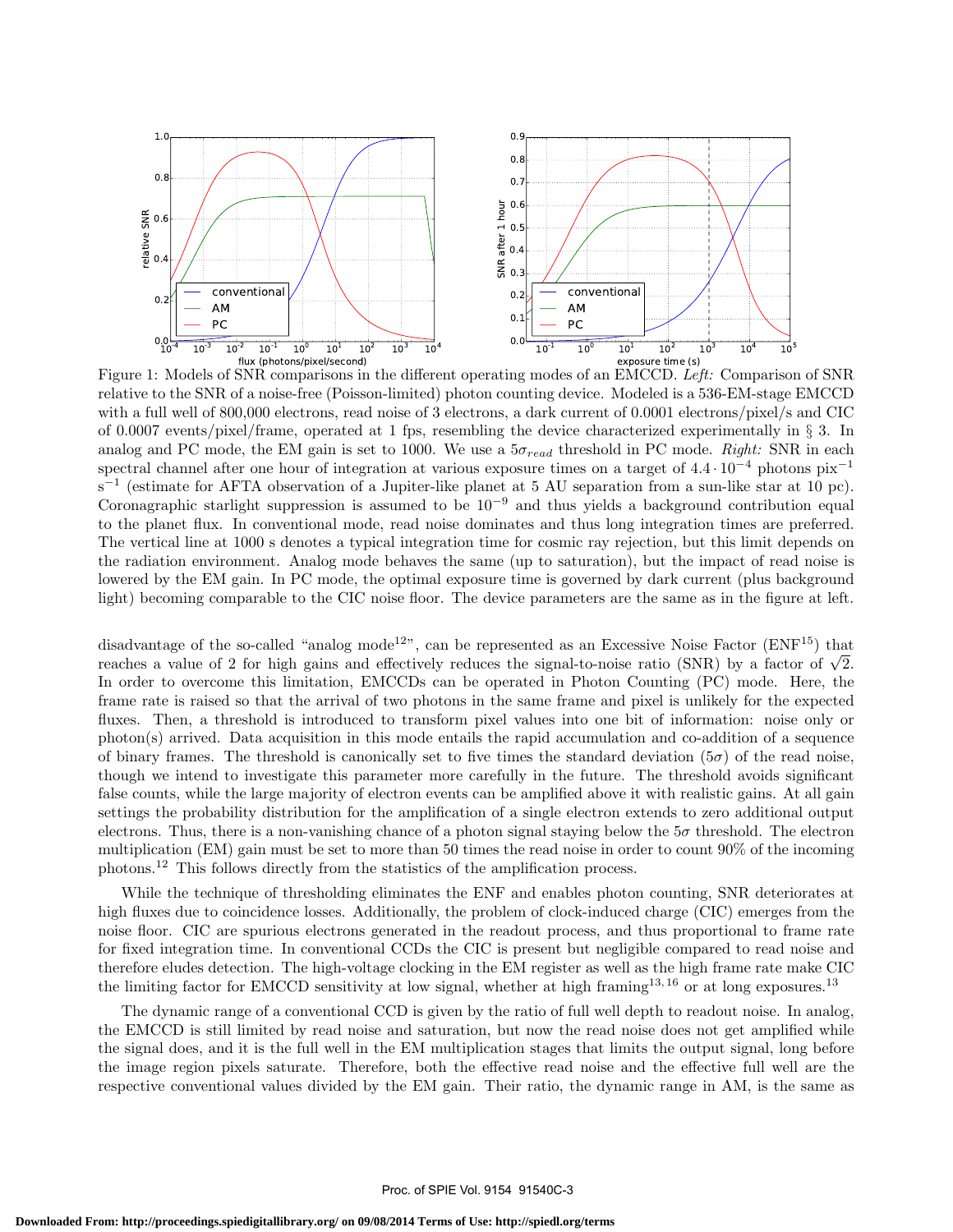in a conventional CCD. The EM gain shifts the sensitive range of the EMCCD towards lower fluxes without impacting dynamic range, until dark noise or CIC (which is amplified in the EM register) becomes limiting.

In a photon counting EMCCD, both the upper and lower sensitivity limits are set by new constraints. The CIC level determines the lowest fluxes that can be measured (typically several orders of magnitude below the conventional read noise). At the high-flux end, an EMCCD in photon counting mode loses sensitivity due to its thresholding strategy which does not allow the discrimination between multiple photon events. Poisson statistics allow us to calculate the fraction of lost photons by coincidence  $f_c$  as a function of mean arrival rate  $\mu$  in photons per pixel per frame:

$$
f_c = \frac{\sum_{i=2}^{\infty} (i-1) P_{\mu}(i)}{\sum_{i=0}^{\infty} i P_{\mu}(i)} = 1 - \frac{1 - e^{-\mu}}{\mu}
$$
(1)

For example, to restrict coincidence losses to less than 5% of the signal, the EMCCD has to be operated at an expected signal rate of less than 0.1 photons per pixel per frame. Assuming a CIC level of 0.0007 photons per pixel per frame, the dynamic range evaluates to 143:1 (5.4 mag).

Changing the exposure time allows the observer to shift the dynamic range about some offset point. The CIC contribution to an observation of fixed duration is proportional to frame rate, but higher frame rates allow proportionally higher fluxes to be detected at a fixed level of coincidence loss. Ultimately, the range over which an EMCCD can be used in photon-counting mode depends on the maximum readout speed for brighter applications and detector dark noise for low-flux imaging with long integration times.

A single EMCCD detector can be switched between all three operation modes (conventional, AM, PC mode), since the threshold in PC mode is software-defined and conventional mode differs from the other two only by the amplitude of the high-voltage clock in the gain register.

The SNR of a conventional CCD is given by

$$
SNR_{conv} = \frac{S}{\sqrt{S+D+\sigma_r^2}}\tag{2}
$$

with the expectation value of the signal electrons S, dark current electrons D and read noise  $\sigma_r$ . In AM, the SNR changes to

$$
SNR_{AM} = \frac{S}{\sqrt{F^2S + D + \frac{\sigma_r^2}{g^2}}}
$$
\n<sup>(3)</sup>

with electron multiplying gain g and ENF  $F^2$ , where

$$
F^2 = 2(g-1)g^{-\frac{N_s-1}{N_s}} + \frac{1}{g}
$$
\n<sup>(4)</sup>

with the number of EM stages  $N_s$ . For a detailed derivation see.<sup>15</sup>

The SNR in PC mode has been estimated as follows. Read noise only impacts SNR via false counts that occur when a fluctuation causes a dark pixel to exceed the threshold. These false counts can be suppressed effectively by setting the threshold to a value high enough above the mean read noise, typically  $5\sigma_r$ .<sup>12</sup> Then, the expected read noise contribution is below 10<sup>−</sup><sup>6</sup> photons/pixel/frame and can be neglected (since it is much smaller than the contribution of clock-induced charges described below). The threshold also causes two new kinds of losses: photons that fail to get multiplied above the threshold (threshold loss  $\eta_t$ ) and coincidentally arriving photons that result in only one count (coincidence loss  $\eta_c$ ). Additionally, the noise contribution of clock-induced charge (CIC) now becomes non-negligible because it is multiplied in the same way that a photoelectrically generated electron is amplified.

Within a frame, the events are binary and can not be described by a Poisson distribution. In spite of this, the counts are distributed among the co-added binary frames according to Poisson statistics, and thus the previously used statistical framework can be applied to the PC mode as well. Since dark current and CIC events are determined from binary frames in PC mode, no threshold losses have to be incorporated because only events

#### Proc. of SPIE Vol. 9154 91540C-4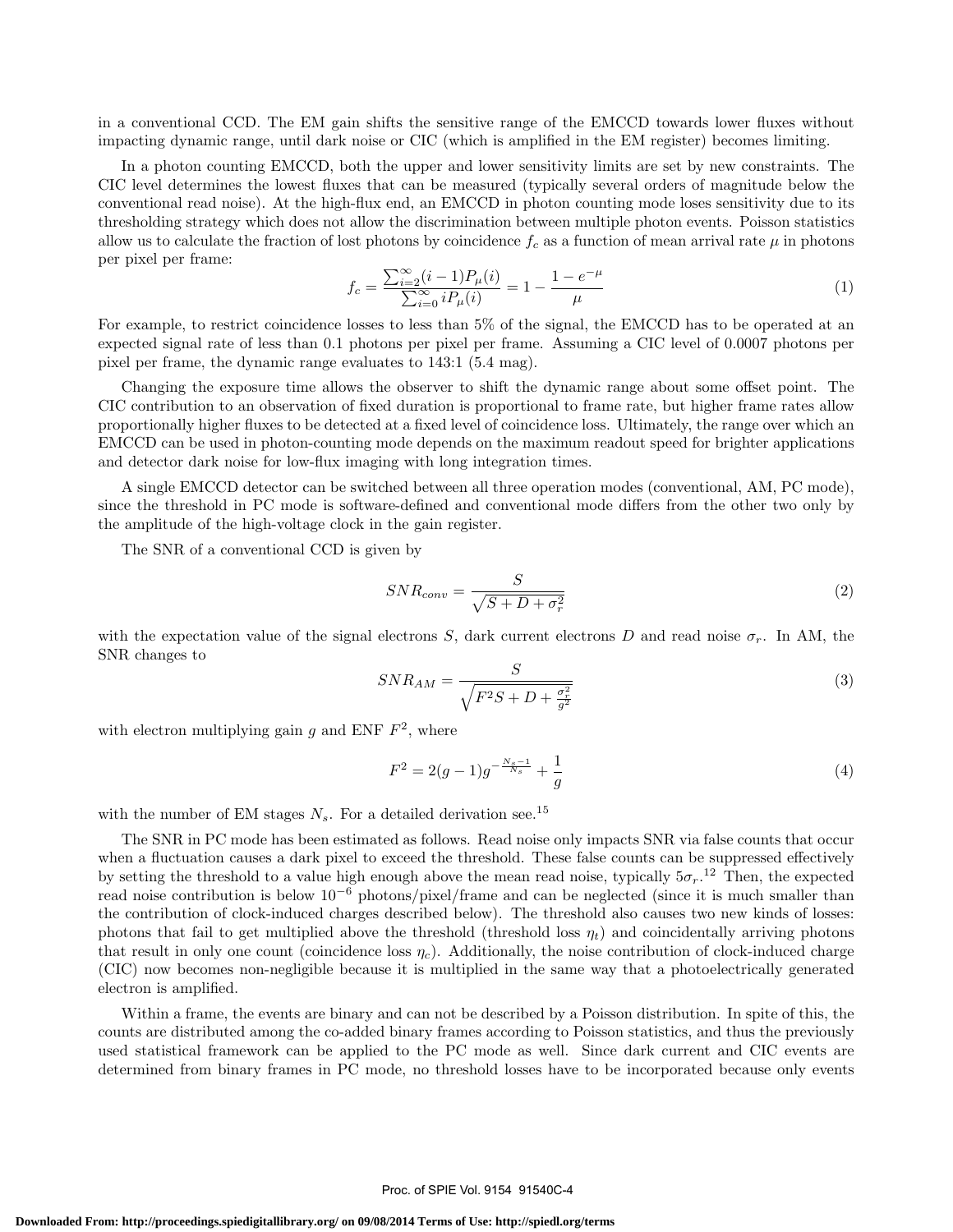| Parameter                          | Nüvü Reported Values                                    | Measured Values                         | Measured Values                       |
|------------------------------------|---------------------------------------------------------|-----------------------------------------|---------------------------------------|
|                                    |                                                         | (Conventional Mode)                     | (EM, PC Mode)                         |
| Conventional Gain                  | N/A                                                     | $4.8 e^- / ADU$                         | N/A                                   |
| Dark Current                       | $0.0002 \text{ e}^{-}/\text{pixel/s}$                   | $0.000084 \text{ e}^{-}/\text{pixel/s}$ | $0.000072$ e <sup>-</sup> /pixel/s    |
| $(T = -85^oC)$                     |                                                         |                                         |                                       |
| CIC                                | $\langle 0.001 \text{ e}^{-}/\text{pixel}/\text{frame}$ | N/A                                     | $0.00076$ e <sup>-</sup> /pixel/frame |
| $(T = -85^{\circ}C, EM Gain=1000)$ |                                                         |                                         |                                       |

Table 2: Reported Values vs. Measurements

that exceed the threshold affect the signal to noise calculation. Coincidence losses between dark, CIC and signal are a higher-order effect and have been neglected in this discussion.

$$
SNR_{PC} = \frac{\eta_t \eta_c S}{\sqrt{\eta_t \eta_c S + D + CIC}}
$$
\n
$$
\tag{5}
$$

with coincidence loss

$$
\eta_c = \frac{1 - e^{-S}}{S} \tag{6}
$$

The threshold loss  $\eta_t$  is calculated from the photon arrival and EM amplification probability distributions, as a sum truncated at the threshold value.<sup>12</sup>

At left in Figure 1, SNRs for the same EMCCD operated in conventional, analog and PC modes are compared. In conventional mode, SNR decays quickly towards low fluxes due to the larger relative contribution of read noise. Electron multiplication overcomes the read noise, at which point it becomes apparent how analog mode now suffers from the ENF. PC mode removes the ENF by introducing the threshold and obviating the need for a statistical lookback. However, PC mode then is penalized by a reduction in dynamic range due to the coincidence losses. Each of the modes has a corresponding regime where its sensitivity is the highest, and it is therefore important to identify the regime corresponding to a given set of observations. The PC mode is oftentimes the best choice unless the flux rate exceeds the fastest sampling rate (i.e., the sampling rate can not keep up with the photon arrival rate) or the observations are in need of high dynamic range.

The superior sensitivity of photon counting EMCCD detectors is crucial in the field of exoplanet direct imaging, as the expected fluxes are extremely low. For example, an integral field spectrograph instrument with a bandpass from 400 nm to 1000 nm and a spectral resolution of  $R \sim 70$  (as currently planned for the AFTA coronagraph<sup>1</sup>) will receive a flux of only  $4.4 \cdot 10^{-4}$  photons pixel<sup>-1</sup> s<sup>-1</sup> from a planet orbiting a 6000 K, 700000 km (radius) blackbody at a distance of 10 pc. This assumes two pixels per resolution element, a planetto-star contrast of  $10^{-9}$  (i.e. a Jupiter-like planet at 5 AU separation) and the AFTA telescope dimensions and throughput.<sup>1</sup> Coronagraphic starlight suppression is assumed to be  $10^{-9}$  and thus yields a background contribution equal to the planet flux. From the SNR estimates for this instrument shown at right in Figure 1, the integration times necessary to achieve a SNR of 5 in each spectral channel for the three operation modes are calculated and compared with each other. At the optimal exposure times for each operating modes (50 s in PC, 65 s in analog mode, and a maximum reasonable 1000 s in conventional mode), the necessary integration times are 36 hours (PC), 69 hours (analog) and 15 days (conventional). For the  $16 \text{ m}$  ATLAST<sup>2</sup> observing a target with planet-to-star contrast of  $10^{-10}$  for an Earth-like planet (adjusting the optimal exposure times), the integration times change to 76 days (PC), 140 days (analog) and 350 days (conventional) to reach an SNR of 58 for biomarker detection.<sup>17</sup> This assumes improved coronagraphic starlight suppression of  $10^{-10}$  and matching of AFTA's throughput performance. This clearly shows the necessity of photon counting for an exoplanetcharacterizing space mission.

# 3. DETECTOR CHARACTERIZATION

While the performance of the e2v CCD97 EMCCD on its own has been evaluated,<sup>7</sup> the performance of the detector within the Nüvü camera housing and controller has not been independently investigated. Especially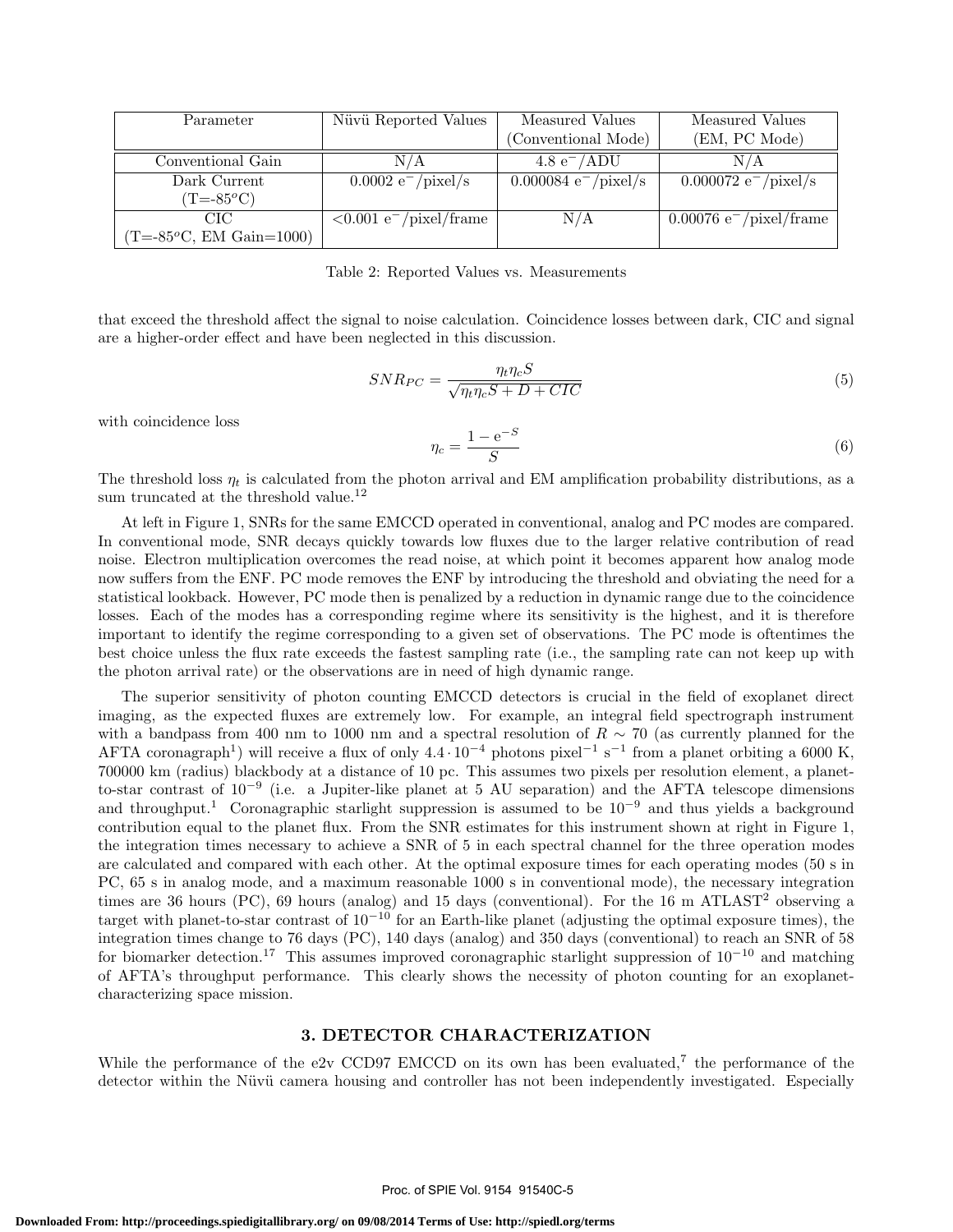

Figure 2: A standard USAF target imaged by the Nüvü HNü 512. The target's illumination is very low and the same in both panels. Both images are also scaled linearly. Left: Conventional mode operation, one ten-second frame. Right: Photon counting mode operation, twenty 0.5-second frames, for a total integration time also of ten seconds, but a significant improvement in SNR.

given the significant improvements Nüvü has claimed in areas such as dark current and CIC, an independent analysis of the performance will only aid in raising confidence and lowering risk for use of such cameras in future astronomy applications. To that end, we have begun extensive characterization, the progress of which is summarized here.

First, we show the superior performance of photon counting over conventional operation in Figure 2. This qualitative visualization of the quantitative explanation from  $\S 2$  shows the significant gain in SNR when using photon counting to image a faint target, and the performance specifically of the e2v CCD97 in the HNü 512.

For quantitative analysis, we began in conventional mode, then transitioned to EM mode. Some of the key values are given in Table 2, and our methods for obtaining those values are described below.

# 3.1 Conventional Mode

We begin with the conventional mode operation of the CCD, calculating the standard parameters of conventional gain and dark current. For all conventional mode operation, we clocked the detector at a horizontal frequency of 3.33 MHz and a vertical frequency of 1MHz.

# 3.1.1 Photon Transfer Curve

We use the standard method of taking the photon transfer curve to measure the gain. The plot in the left panel of Figure 3 shows this curve, with the variance of the difference of two flat fields (y-axis) plotted as a function of the mean value of those two flat fields. The slope of the linear realm of this plot is the inverse of the conventional gain, which we find to be 4.8 electrons/ADU.

# 3.1.2 Dark Current

The Nüvü camera utilizes Inverted Mode Operation (IMO) to significantly reduce the dark current as opposed to the standard Non-Inverted Mode Operation (NIMO). In IMO, the vertical transfer clock voltages are set to be more negative than the substrate to suppress interface states at the  $SiO<sub>2</sub>$  - Si interface by attracting holes that "mop up"<sup>11</sup> the electrons which would otherwise contribute to dark current. We illustrate this mechanism in Figure 4. The result is a significantly lower dark current, but a somewhat higher CIC, thought to be due to impact ionization as the CCD is moved in and out of inversion. Nüvü uses other methods to combat the CIC (see §3.2.2), and thus produces an overall improvement by utilizing IMO instead of NIMO.

The HNü 512 does have minor light leaks, to the point that simply closing the shutter is not sufficient for the long (multi-hour) exposure times required to measure any significant number of dark current electrons. Thus, we operated the camera under a partially open dark box, and with several layers of black cloth covering the shutter side of the camera.

We confirm the very low dark current measurement reported in Table 2, and show the dark current as a function of temperature in the right panel of Figure 3. For comparison, we plot dark current measurements of another CCD97 operated in  $NIMO<sub>1</sub><sup>7</sup>$  which were two orders of magnitude higher.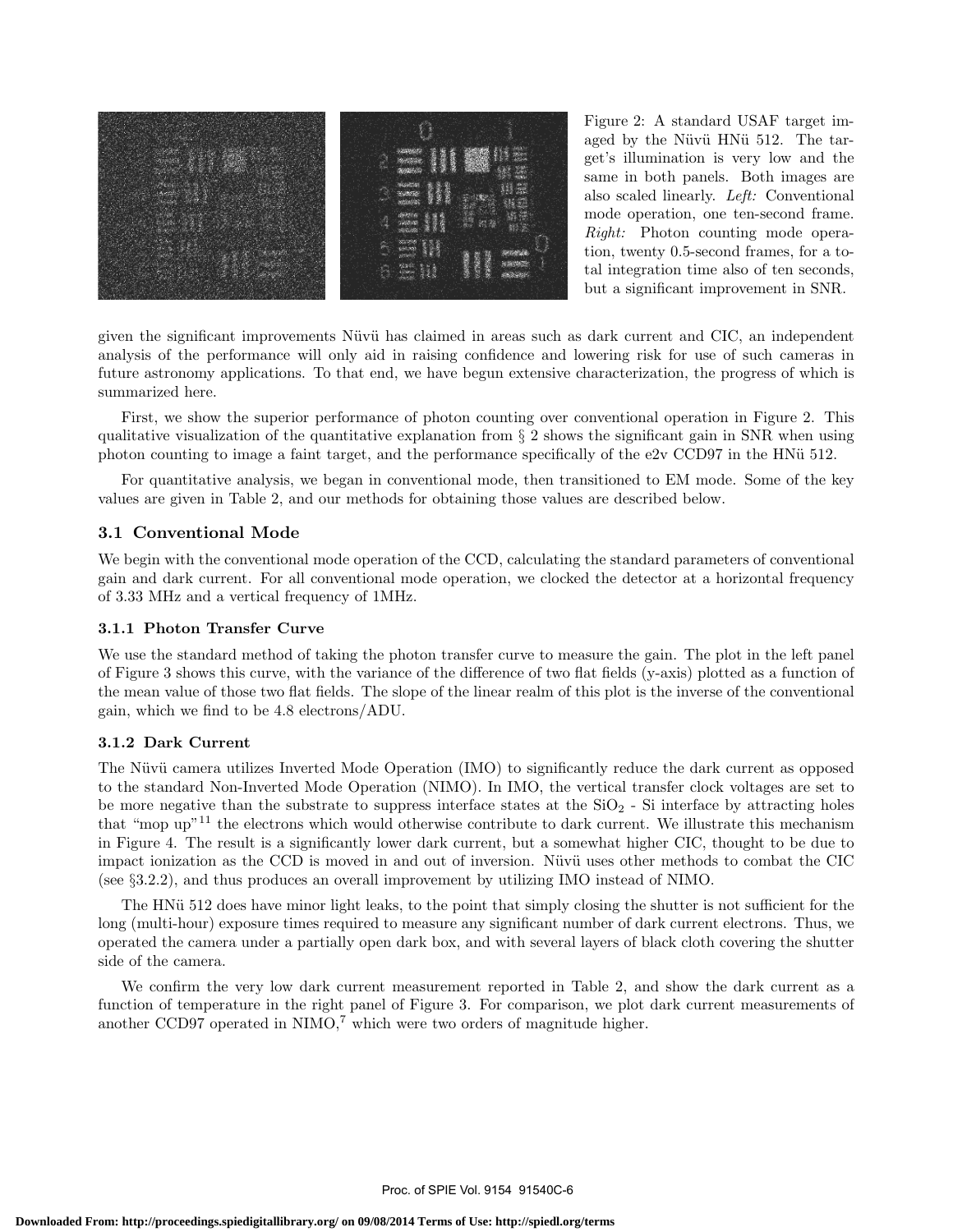

Figure 3: Detector characterization. Left: Photon transfer curve for conventional gain calculation. Blue points are data taken from flat images at increasing exposure times, and the red line is the fit to the linear data, the slope of which is the inverse gain. Right: Dark current as a function of temperature. For comparison, the dark current from the same detector model operated in NIMO is plotted in red. Dark current measured in conventional mode is in blue, and in photon counting mode in orange.

# 3.2 EM Mode

When operating in Electron Multiplying (EM) mode, all electrons transferred from the imaging area of the detector pass through the gain register. This includes electrons not generated photoelectrically by an incident photon, a significant noise contribution described in §3.2.2. Except where otherwise noted, we clocked the detector at a horizontal frequency of 20 MHz and a vertical frequency of 3.33 MHz.

#### 3.2.1 Dark Current

The dark current generated in the image area should have no dependence on the operating mode of the camera; it should remain constant throughout conventional and electron-multiplying modes. However, the dark current generated in the electron multiplying gain register may be dependent on the gain. Measuring the dark current is less time-intensive in PC mode than in conventional mode, as signal can be reliably measured in much shorter exposures, thanks to the gain register. The orange points in the plot of Figure 3 represent these measurements at several temperatures, using an EM gain of 1000. The dark current at temperatures warmer than  $-66^{\circ}$ C cannot be measured in this way, because the Nüvü software prevents any EM gain at the warmer temperatures. This was a conservative precaution to avoid saturation and damage for the EM register, and will be relaxed in later releases of the software. We measure dark current at -85 $\rm{^{\circ}C}$  at approximately  $8\times10^{-5}$  electrons/pixel/second, very similar to the value found in conventional mode.

# 3.2.2 Clock-Induced Charge

All CCDs exhibit clock-induced charge. The mechanism for generating surface-layer CIC due to clocking between IMO and NIMO is illustrated in Figure 4. As the device is read out and the clocks come out of inversion, the holes, under high electric field, are driven into the silicon where they can, by impact ionization, create secondary electrons - the clock-induced charge. As alluded to earlier, in conventional mode, with read noise of the order 3 e <sup>−</sup>, these electrons are hidden in the noise. However, in EMCCDs with gain greater than 1000 these spurious events can be observed and are indistinguishable from true photoelectrically-induced electron events. CIC is also observed in the serial EM register. These events tend to be generated, on average, half-way down the 536-element EM gain stage register and thus are of smaller amplitude than image-area-generated CIC.

Operating completely in NIMO significantly lowers CIC, but even more significantly raises the dark current, as described in § 3.1.2. Instead, the transition between IMO and NIMO can be adjusted with waveform shapes that minimize the CIC, as the pulse rise time and the sharpness with which it is changed are primary influences on the CIC generation. Advanced waveform shaping and control is implemented by the Nüvü CCD Controller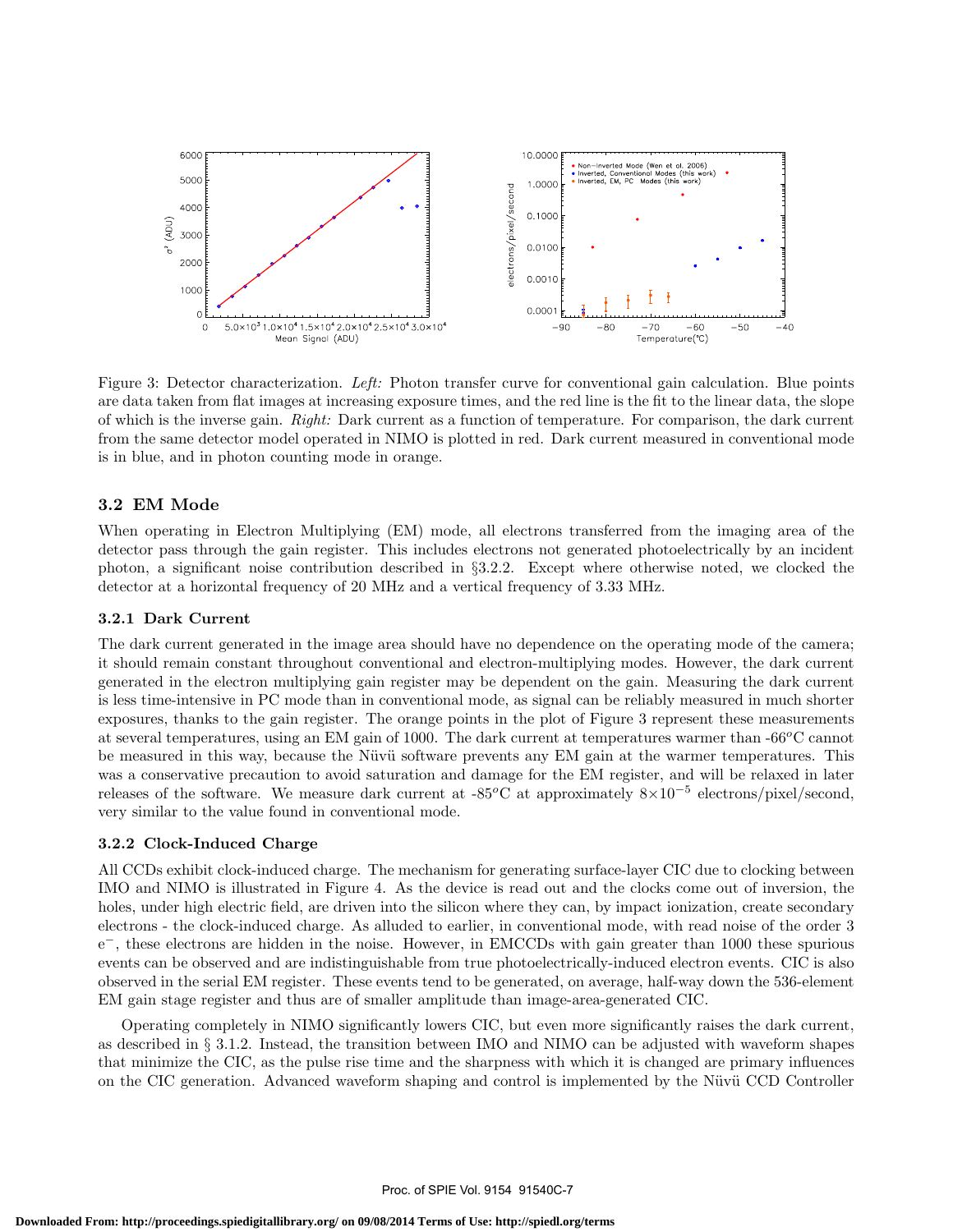

Figure 4: An illustration of the influence the operation mode (NIMO/IMO) has on holes. In IMO, holes are attracted to the gate and they "mop up" many of the electrons that would otherwise contribute to dark current. Movement from the inverted to the non-inverted state in the process of clocking the detector is also the mechanism responsible for forming surfacelayer CIC, which is produced as the voltage changes.

for Counting Photons ( $CCCP^{12-14}$ ) and is primarily responsible for their extremely low combined dark current and CIC floor, as compared to the operation of the CCD97 EMCCD alone.

When operating at  $-85^{\circ}$ C and an EM gain of 1000, we measure a CIC of 0.0007 electrons/pixel/frame, which is below, but close to, the Nüvü-reported value of 0.001 electrons/pixel/frame (see Table 2). We measured CIC at a range of EM gains and horizontal (or serial) and vertical (or parallel) clocking speeds, demonstrating the known behavior that CIC increases with increasing gain and decreases with increasing clock speeds. These data are plotted in Figure 5.

# 4. APPLYING SUB-BANDGAP ILLUMINATION TO AN (EM)CCD

Our hypothesis is that sub-bandgap illumination will dramatically decrease the decay time of trapped electrons that would otherwise be released upon application of significant voltage (e.g., during clocking) and indistinguishable from charges photoelectrically generated from a target source photon. By "sub-bandgap illumination", we mean infrared photons with energy values below that of the silicon bandgap, and thus unable to photoelectrically generate an electron. Visible background light has been shown to improve the CTE of radiation-damaged EMCCD pixels,<sup>18</sup> but that method injected background light that would be undesirable for astrophysics. We introduce a sub-bandgap source in the field of view of the detector and therefore do not create an external background in the frames.

We note that the sub-bandgap illumination will not impact the EM gain register, as it is shielded with aluminum from any such photons by design. This shielding is not a fundamental necessity, however, and may be deemed undesirable in a future custom-designed package. This has two implications: first, that any work performed here applies to a conventional CCD (and conventional CCD operation) just as it does to an EMCCD (and EM, PC-mode operation), and second, any CIC actually due to traps or other factors within the gain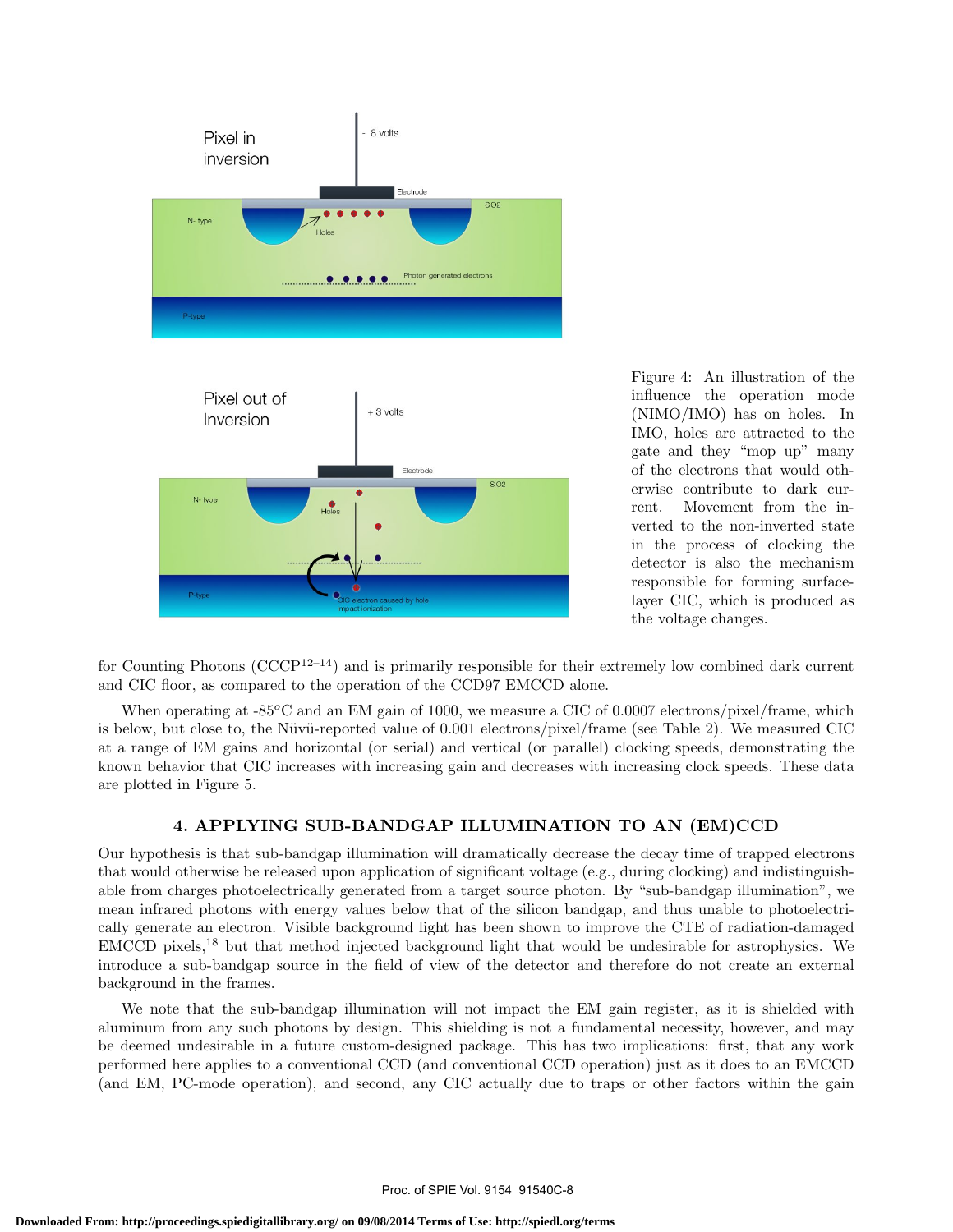

Figure 5: CIC in electrons/pixel/frame as a function of EM gain at various horizontal and vertical clocking frequencies. The slowest clocking allows 4 frames per second, while the fastest clocking allows 67 frames per second. Faster clocking mitigates CIC, to similar degrees in either dimension.

register will not be affected. With those caveats in mind, we discuss the progress of two experiments meant to demonstrate an interaction of infrared photons with traps and the electrons that leak from them.

For both tests, the camera, optical light source, and infrared light source were all enclosed within a dark box, which was then covered with dark cloth, on a breadboard in a darkened room. For both experiments, we clocked the detector at a horizontal frequency of 20 MHz and a vertical frequency of 3.33 MHz.

# 4.1 First Attempts at Direct CIC Mitigation

A very preliminary test for the response of CIC to sub-bandgap illumination is to measure the CIC as a function of a source's temperature, beginning with no illumination, increasing the temperature to the point of producing thermal photons below the detector bandgap energy, then finally reaching detectable optical signal at high temperatures. We chose a standard lightbulb to perform this experiment, and used increasing voltage which represented a proxy for temperature.

We connected the same projector bulb used to generate the images in Figure 2 to a Variac transformer, which allowed a fine-tuning of the light bulb's voltage, and therefore its temperature and brightness. The Variac was outside of the dark enclosure for efficiency in adjustment. Measurements were taken at intervals of 0.1 V, measured with a voltmeter on the Variac from zero illumination through the point of optical signal detection.

The results of this experiment are plotted in the left panel of Figure 6. From the zero-voltage point to the spike where optical photons are being detected at approximately 3.0V, no statistically significant reduction in CIC appears. This could be for two reasons: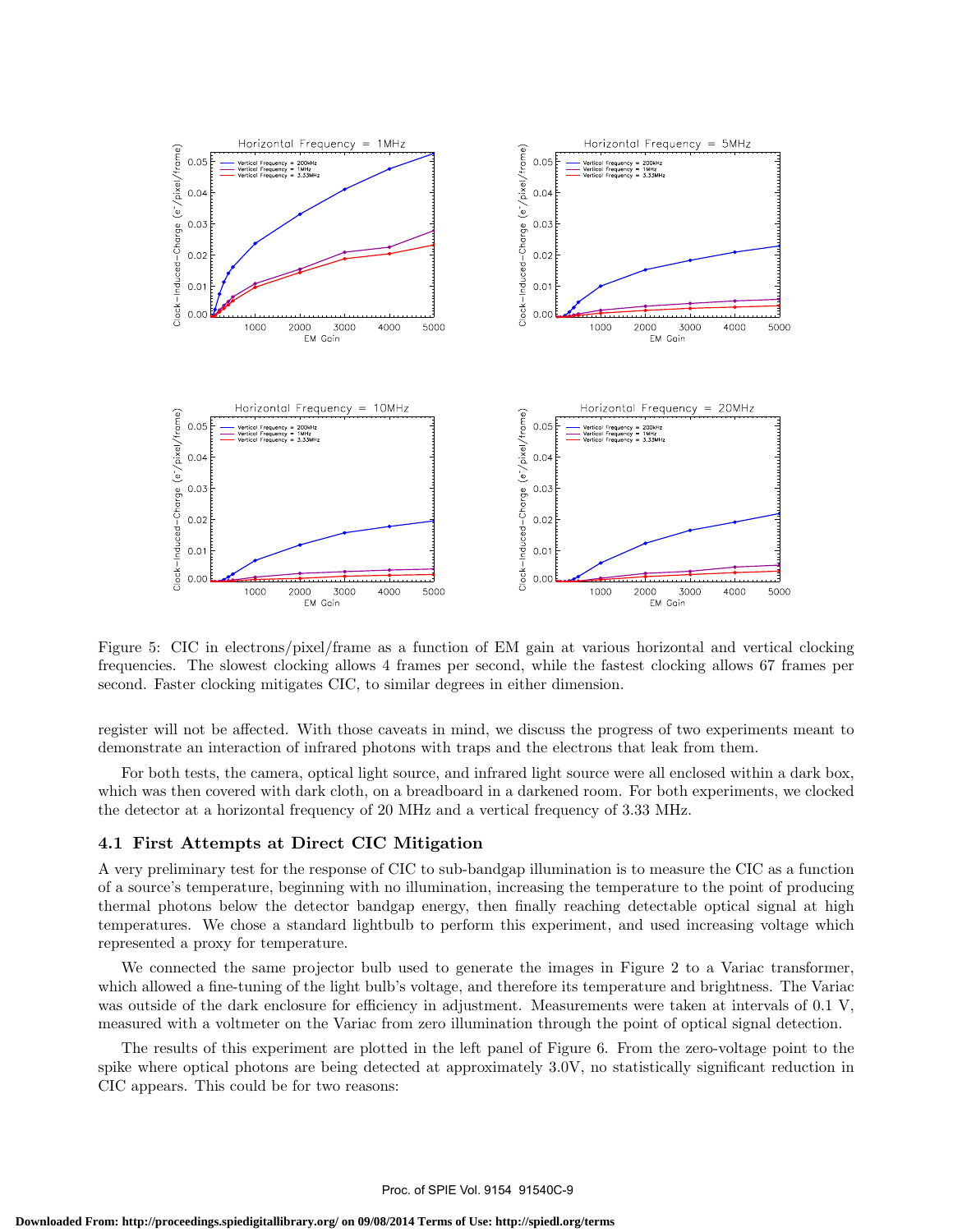

Figure 6: Results from sub-bandgap illumination experiments. Left: CIC as a function of voltage sent to IR source. There is no statistically significant drop in CIC before the spike indicating the presence of optical photons. Right: Persistence signal as a function of time after fifteen minutes of saturation. One-second frames are binned to thirty second. When a 335K source is present (red points), the signal is higher initially, as electrons are being quickly released, and then it drops more steeply than when no IR source is present (blue points).

- 1. The rate of infrared photons was too low to make a significant difference in stimulating the traps.
- 2. The wavelength of the infrared photons needs to be more finely tuned to stimulate the traps, perhaps specifically to much shorter wavelengths.

To address option 1, we simply need to find a stronger source, the options for which are numerous. To address option 2, we will make similar experiments with LEDs emitting at narrow infrared wavelengths. For now, we consider this an inconclusive result.

#### 4.2 Measuring Interaction of Sub-Bandgap Illumination through Persistence Decay

For the second test, we looked at the well-known phenomenon of persistence, or Residual Bulk Image (RBI), which occurs after a bright source has filled the wells approximately  $\frac{2}{3}$  full and results in residual images in later reads, even when the source is removed. The residual image slowly fades away as electrons are released. The timescale for this release increases as detector temperature decreases,<sup>19</sup> and for operation at -85 $^{\circ}$ C, this may be hours. For this test, we operated at  $-66^{\circ}\text{C}$ , warmer for the shorter, more practical decay timescale, but cold enough to make use of the gain register (recall that the Nüvü software does not allow EM gain at temperatures above  $-65^{\circ}$ C as a precaution).

Our hypothesis in this case was that sub-bandgap illumination applied after saturation would speed up the decay of the electrons causing persistence by giving them enough energy to escape from the traps. Persistence would be worse immediately after saturation, as more electrons are released initially, but then would fade more quickly to approach the original zero point.

To saturate the detector, we again used the projector and Variac system, allowing us to turn on the light to saturation levels and turn it off again without opening the dark enclosure. For the heat source, however, we changed from the first experiment to using a soldering iron directly in front of the camera, but out of the light path of the projector. The benefits of using the soldering iron over the bulb included being able to directly probe the source temperature (by attaching thermocouple wires directly to the tip) and getting the source as close to the detector as possible.

The experimental procedure began with saturating the detector in conventional mode for fifteen minutes of integration. We then switched to EM/PC mode and took consecutive one-second frames for one hour. In the initial round, the soldering iron was off. We then repeated the procedure, but turned the soldering iron on to approximately 335K.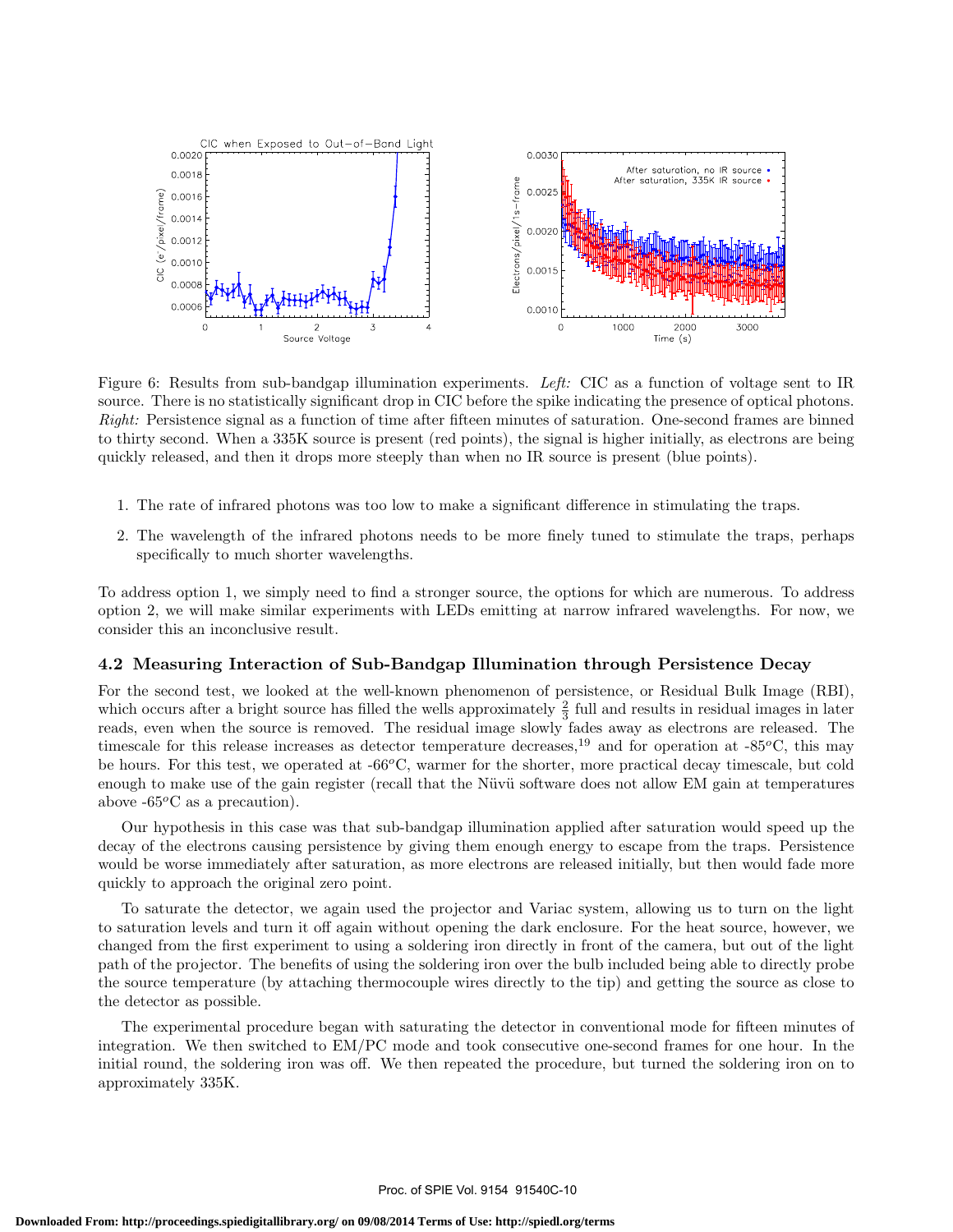The results of this experiment, binned to 30 seconds, are in the right panel of Figure 6. From that plot, we found agreement with our hypothesis: when the detector is exposed to sub-bandgap illumination, the measured signal of persistence, is worse immediately after saturation, but drops sooner and lower than the signal when there is no sub-bandgap illumination. The differences are small, but the result is repeatable. Further, if we increase the temperature of the soldering iron, even by 10-15K, the curve is significantly *higher* than the nonilluminated control, indicating that the detector may be actually seeing in-band photons from a 350K thermal source.

From these results, we conclude that the infrared radiation did interact with the traps in the detector. By implementing similar changes to the setup as outlined in §4.1, namely a using higher-flux source and/or a source emitting over a narrower wavelength range centered at a shorter wavelength, we may see a more significant improvement in the persistence decay curve.

# 5. CONCLUSIONS AND FUTURE WORK

We have characterized the e2v CCD97 EMCCD as it operates in the Nüvü HNü 512 camera, and found its levels of dark current and clock-induced charge to be equivalent to or better (lower) than reported by Nüvü Cameras. We further began experimenting with the effect of sub-bandgap illumination on the detector in this camera housing to explore the possibility of lowering the combined dark current and CIC background floor even lower, which would in turn increase the efficiency of observations of extremely faint flux targets, such as directly imaged Earth analogs.

As the results of the initial sub-bandgap experiments were either inconclusive, or showing effects of small magnitudes, we will continue the tests by improving the infrared source of sub-bandgap photons. We will work with sources emitting at shorter wavelengths, over narrower wavebands, and with much higher photon rates. The underlying physics of traps and the results so far from the persistence decay curve experiment make this approach a promising method for improving the performance of the camera in astrophysical applications.

In the future, once characterizations and mitigation experiments are completed both on this HNü 512 and the larger-format HNü 1024, we will demonstrate the detector on-sky on the Apache Point Observatory Goddard Integral Field Spectrograph, which will further support the case for its use on space missions. The photon counting EMCCD continues to be a promising technology for direct imaging spectroscopy of exoplanets.

#### ACKNOWLEDGMENTS

We would like to thank Brad Greeley for the gracious loan of the WFC-3 CASTLE integrating sphere. We also gratefully acknowledge the contributions to our program by Dr. Simon Tulloch at the University of Sheffield, including useful conversations, literature recommendations and providing software examples for EMCCD data analysis. The authors would like to acknowledge internal support provided by the Goddard Space Flight Center, and support from the NASA APRA and EPSCoR programs. Finally, the authors would like to acknowledge the significant efforts, insights, and inspirations to this research by the late Bruce Woodgate.

### REFERENCES

- 1. Shaklan, S., Levine, M., Foote, M., Rodgers, M., Underhill, M., Marchen, L., and Klein, D., "The AFTA Coronagraph Instrument," in [Proc. SPIE], 8864 (September 2013).
- 2. Postman, M., Brown, T., Sembach, K., Giavalisco, M., Traub, W., Stapelfeldt, K., Calzetti, D., Oegerle, W., Rich, R. M., Stahl, H. P., Tumlinson, J., Mountain, M., Soummer, R., and Hyde, T., "Science drivers and requirements for an Advanced Technology Large Aperture Space Telescope (ATLAST): implications for technology development and synergies with other future facilities," in [*Proc. SPIE*], **7731** (July 2010).
- 3. McElwain, M. W., Perrin, M. D., Gong, Q., Wilkins, A. N., Staplefeldt, K. R., Woodgate, B. E., Brandt, T. D., Heap, S. R., Hilton, G. M., Kruk, J. W., Moody, D., and Trauger, J., "PISCES: an integral field spectrograph to advance high contrast imaging technologies," in  $[SPIE$  Conference Series], 8864 (2013).
- 4. Trauger, J., Give'on, A., Gordon, B., Kern, B., Kuhnert, A., Moody, D., Niessner, A., Shi, F., Wilson, D., and Burrows, C., "Laboratory demonstrations of high-contrast imaging for space coronagraphy," in [Proc. SPIE], 6693 (Sept. 2007).